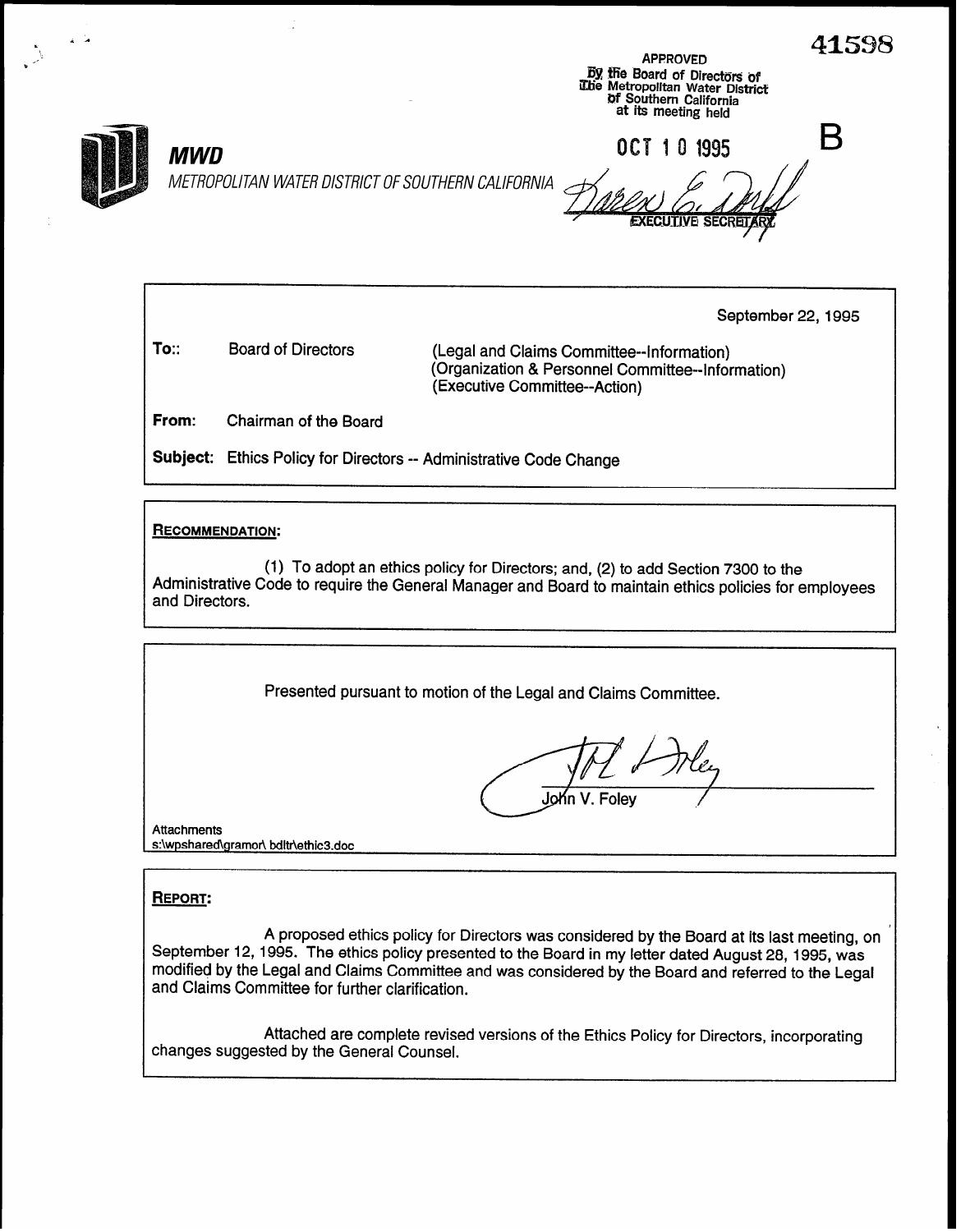## Revision 3 Attachment A

## METROPOLITAN WATER DISTRICT OF SOUTHERN CALIFORNIA

#### ETHICS POLICY FOR DIRECTORS

I. Purpose and Scope. The policy of The Metropolitan Water Metropolitan of Southern California is to maintain the highest standards of ethics from its Board members, officers and employees. The proper operation of Metropolitan requires decisions and policy to be made in the proper channels of governmental structure, that public office not be used for personal gain, and that all individuals associated with Metropolitan remain impartial and responsible towards the public. Accordingly, it is the policy of Metropolitan that Metropolitan Board members, officers, and employees shall maintain the highest standard of personal honesty and fairness in carrying out their duties. This policy sets forth the minimal ethical standards to be followed by the Board of Directors of The Metropolitan Water District Of Southern California. II. Responsibilities of Board members are obliged to uphold the Constitution of the Public Office. United States and the Constitution of the State of California, and to carry out the laws of the nation, state and local governmental agencies. Board members shall comply with applicable laws regulating Board member conduct, including

conflict of interests and financial disclosure laws. Board members should work in full cooperation with other public  $\alpha$  is a dominated from some solution so doing by  $\alpha$  is a dominated from some solution  $\alpha$  is a doing by law or of  $\alpha$ recognized confidential continuous promoteculum so doi-

> $\begin{bmatrix} 1 & 1 & \frac{1}{2} & \frac{1}{2} & \frac{1}{2} & \frac{1}{2} & \frac{1}{2} & \frac{1}{2} & \frac{1}{2} & \frac{1}{2} & \frac{1}{2} & \frac{1}{2} & \frac{1}{2} & \frac{1}{2} & \frac{1}{2} & \frac{1}{2} & \frac{1}{2} & \frac{1}{2} & \frac{1}{2} & \frac{1}{2} & \frac{1}{2} & \frac{1}{2} & \frac{1}{2} & \frac{1}{2} & \frac{1}{2} & \frac{1}{2} & \frac{1}{2} & \frac{1}{2} &$ Government Code Section 1360.1

 $\frac{1}{2}$  . Fair and Equal Equal Equal Equal Equal Equal Equal Equal Equal Equal Equal Equal Equal Equal Equal Equal Equal Equal Equal Equal Equal Equal Equal Equal Equal Equal Equal Equal Equal Equal Equal Equal Equal Eq пп. ган<br>— No Board member shall grant any special consideration, tro board member shall grant any special consideration, treatment, or advantage to any person or group beyond that which is available to every other person or group in the same circumstances.

> [See, e.g., Age Discrimination in Employment Act of 1967;  $[See, e.g., Age\ Distribution\ in\ Employment\ Act\ of\ 1967]$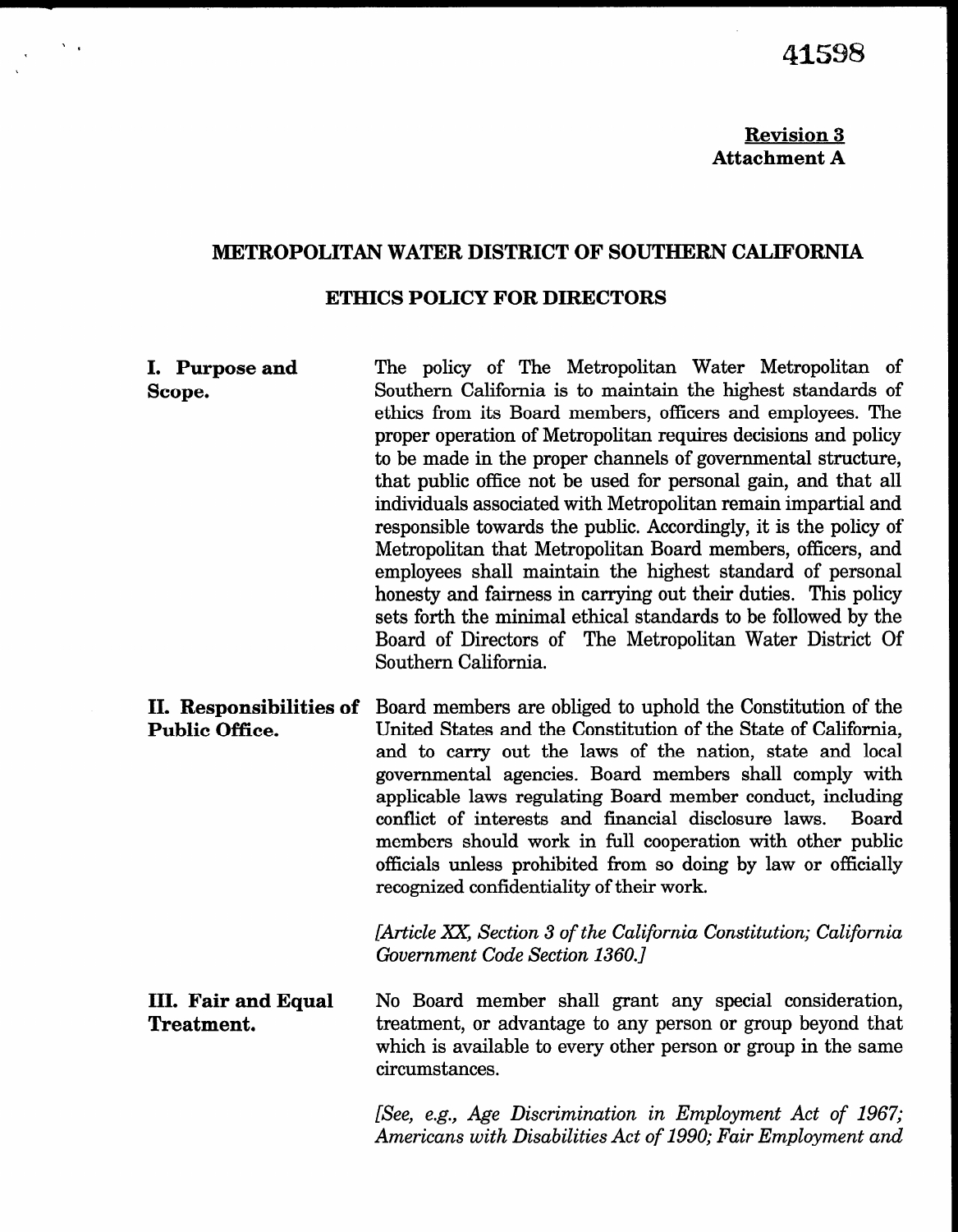Housing Act; Rehabilitation Act of 1973; Title VII of the Civil Rights Act of 1964; California Labor Code Section 1102.1.]

IV. Proper Use and Except as specifically authorized, no Board member shall use Safeguarding of or permit the use of Metropolitan-owned vehicles, equipment, Metropolitan telephones, materials or property for personal convenience or **Property and** profit. No Board member shall require a Metropolitan Resources. employee to perform services for the personal convenience or profit of a Board member. Each Board member must protect and properly use any Metropolitan asset within his or her control, including information recorded on paper or in electronic form. Using Metropolitan assets for personal profit is forbidden. Board members shall safeguard Metropolitan property, equipment, moneys, and assets against unauthorized use or removal, as well as from loss due to criminal act or breach of trust.

> Board members are responsible for maintaining written records, including expense accounts, in sufficient detail to reflect accurately and completely all transactions and expenditures made on Metropolitan's behalf. Creating a document with misleading or false information is prohibited.

> [Article XVI, Section 6 of the California Constitution; MWD Administrative Code Sections 6320 et seq. and 8202.1

A. No Board member shall vote on a matter before the Board of Directors if he or she has any interest, financial or of Directors in the  $\sigma$  site has any interest, indirected or which wise, uncer or municity, or any obligation or any hattile which is in conflict with the proper performance of his or her duties as a Board member. No Board member shall participate in any discussion of a matter before the Board of paracipate in any uncursion or a matter before the board of  $\mu$  directions in the or sine has any interest, inflancial or otherwise, direct or indirect, or any obligation of any nature which is in conflict with the proper performance of his or her duties as a Board member, unless he or she discloses the full nature of the conflict on the records of the Board.

> $\mathbf{B} = \mathbf{A}$ b. Uircumstances establishing a con

> 1. The Board member has a substantial financial or personal Ine Board member has a substantial financial or personal

V. Conflict of Interest.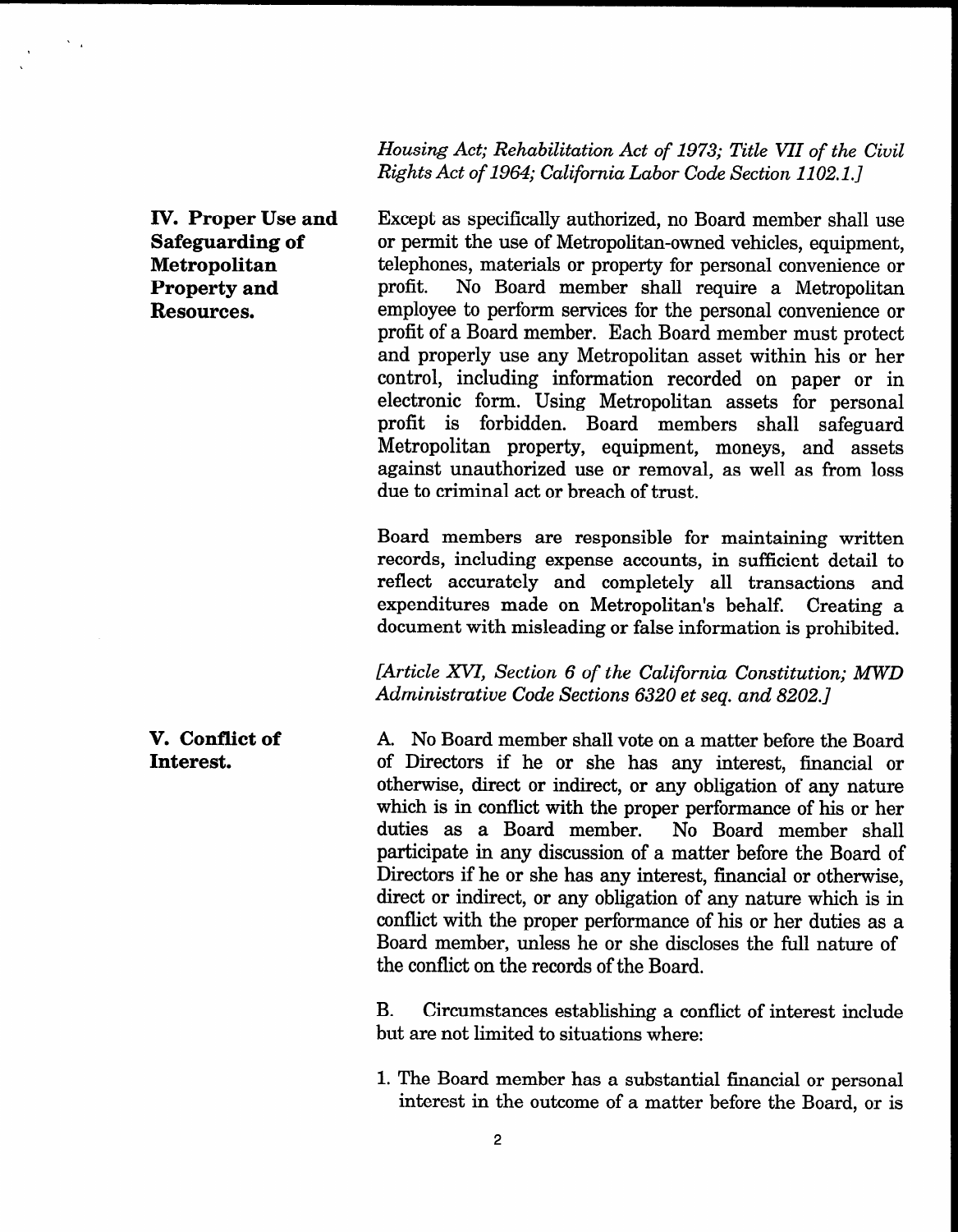associated as an owner, member, partner, officer, employee, broker or stockholder in an enterprise that will be affected by the outcome of a matter before the Board;

- 2. The Board member has reason to believe or expect that he or she will receive, or a member of his or her immediate family will receive, a direct or indirect monetary gain or loss by reason of his or her participation in a matter before the Board;
- 3. The Board member, because of bias or prejudice, or because he or she has prejudged a matter, is incapable of providing fair treatment to a matter before the Board;
- 4. The Board member is participating in a decision affecting a person, vendor, contractor, firm, consultant or organization while seeking employment with that same person or entity; or;
- 5. The Board member has a prohibited interest as defined by Government Code sections 1090, et seq. and the Political Reform Act, Government Code section 81000 et seq., relating to conflicts of interest. (See, Metropolitan Water Metropolitan of Southern California Administrative Code section 7100 et seq. for Metropolitan's requirements concerning the disclosure of financial interests.)

C. A Board member who has a conflict of interest and who participates in discussions with, or gives an official opinion to the Board relating to the matter upon which the Board member has a conflict, shall disclose on the records of the Board the nature and extent of the conflict of interest.

D. Board members shall refrain from voting on or otherwise influencing matters involving any person with whom the member is negotiating for, or has accepted, future employment, or with whom the member has (or is negotiating for) a direct or indirect ownership interest or business relationship. Nothing in the foregoing shall apply to the member's appointing authority or to any noncontrolling interest in a publicly held entity. Board members are prohibited from recommending the employment of a relative by Metropolitan. In addition, a Board member is prohibited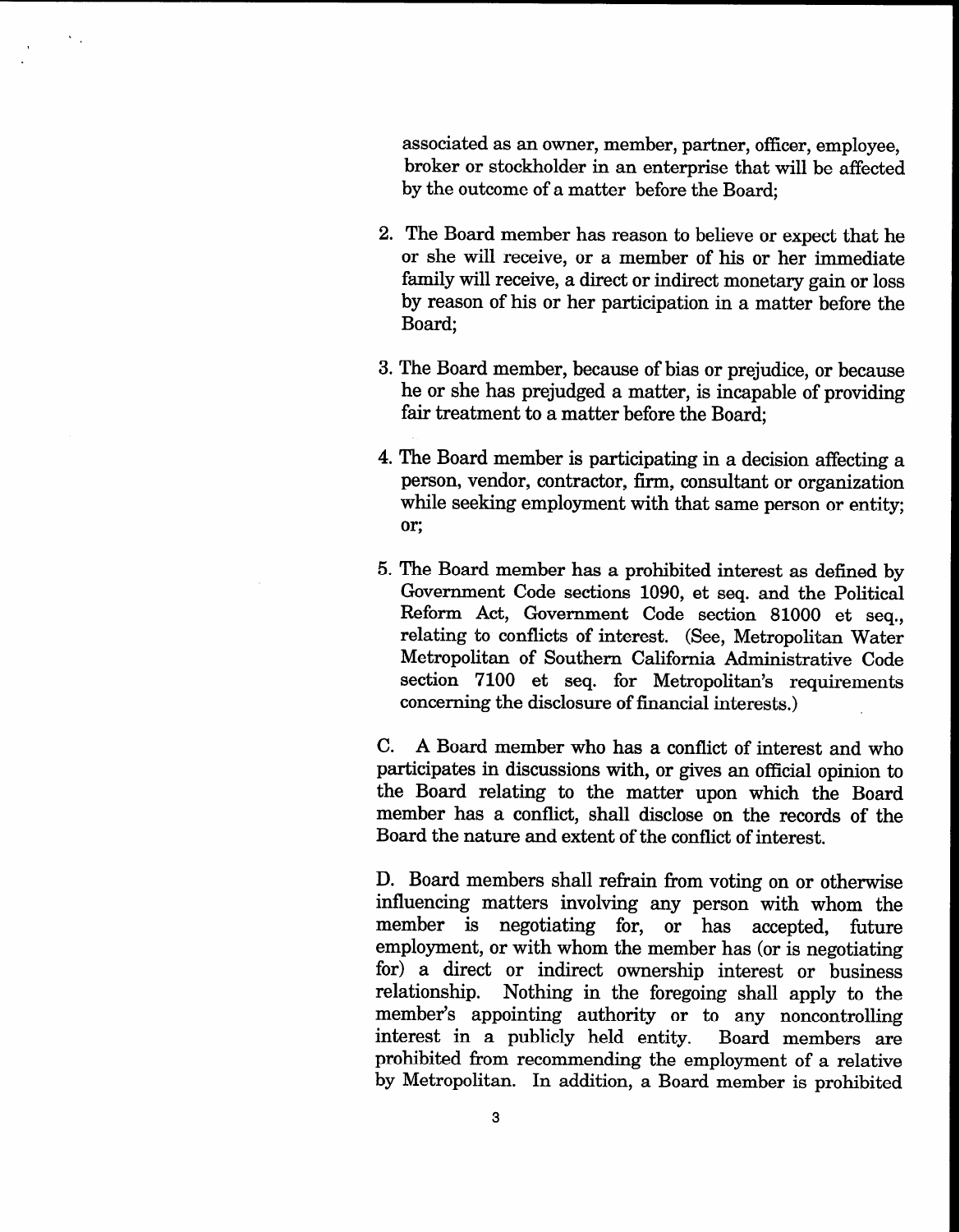from recommending the employment of a relative to any person known by the Board member to be bidding for or negotiating a contract with Metropolitan.

[California Government Code Sections 1090 et seq. and 81000 et seq.]

A. No Board member shall receive or agree to receive, directly or indirectly, any compensation, reward or gift from any source except from his or her appointing authority or employer, for any action related to the conduct of Metropolitan's business, except as set forth below:

VI. Gifts.

 $\sum_{\mathbf{k}}$ 

- 1. Acceptance of food and refreshments of nominal value on infrequent occasions in the ordinary course of a breakfast, luncheon or dinner meeting or other meeting or on an inspection tour where the arrangements are consistent with the transaction of official business.
- 2. Acceptance of transportation, lodging, meals or refreshment, in connection with attendance at widely attended gatherings sponsored by industrial, technical or professional organizations; or in connection with attendance at public ceremonies or similar activities financed by nongovernmental sources where the Board member's participation on behalf of Metropolitan is the result of an invitation addressed to him or her in his or her official capacity, and the transportation, lodging, meals or refreshment accepted is related to, and is in keeping with, his or her official participation.
- 3. Purchase of articles or admissions at advantageous rates where such rates are offered to Metropolitan personnel as a class.
- 4. Acceptance of unsolicited advertising or promotional material, such as pens, pencils, note pads, calendars, or other items of nominal value.
- 5. Acceptance of incidental transportation from a private organization, provided it is furnished in connection with the performance of the Board member's official duties and is of a type customarily provided by the private organization.

4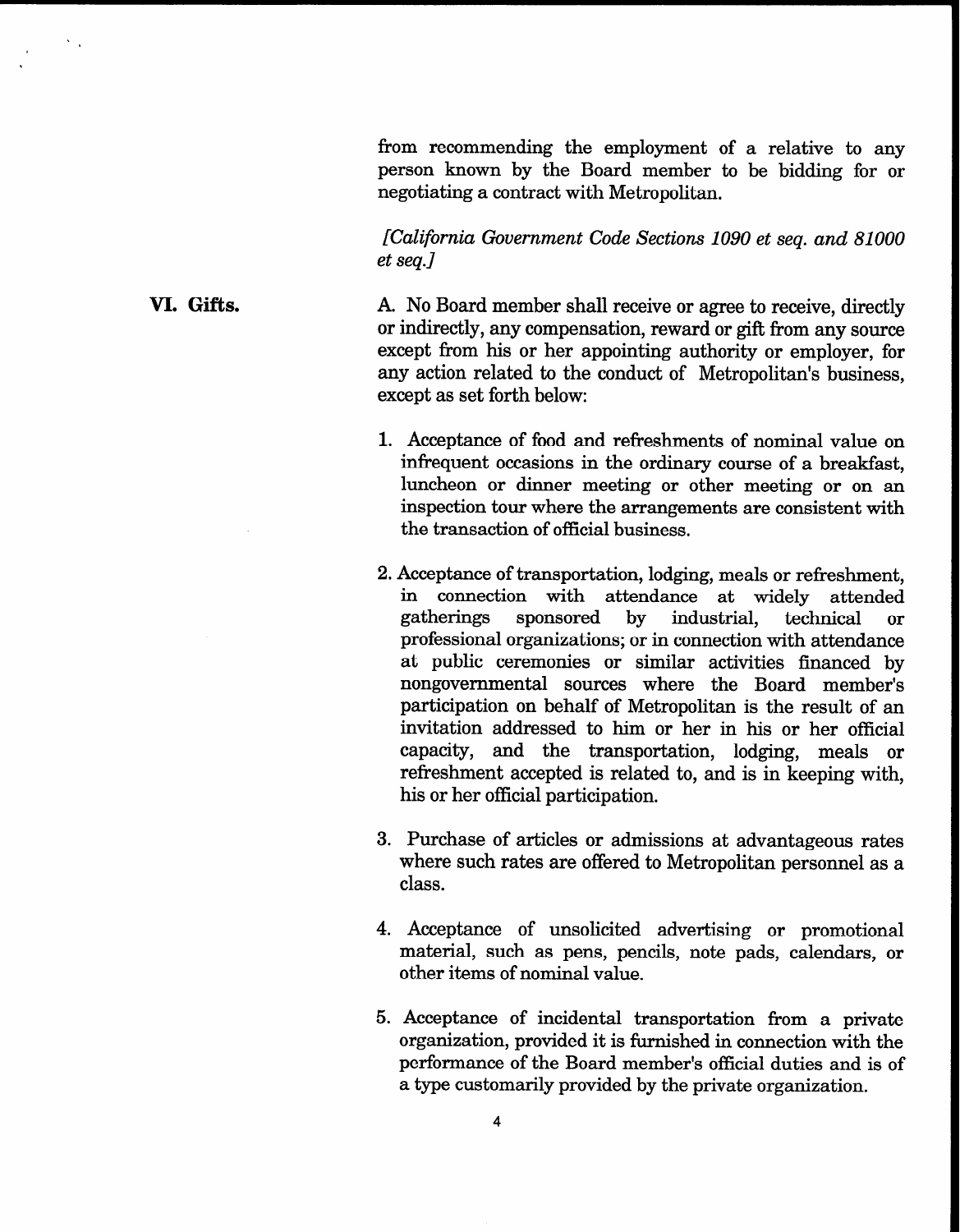6. Acceptance of commendations, certificates or plaques for outstanding individual service or work on Metropolitan projects.

B. In no event shall any Board member accept gifts from any single source the cumulative value of which exceeds the applicable gift limit under California law.

C. A gift or gratuity, the receipt of which is prohibited under this section, shall be returned to the donor. If return is not possible, the gift or gratuity shall be turned over to a public or charitable institution without being claimed as a charitable deduction and a report of such action, and the reasons why return was not feasible shall be made on the records of the Board. When possible, the donor also shall be informed of this action.

[California Government Code Sections 89504, 89506; California Penal Code Section 70; Federal Hobbs Act (18 U.S.C. §1951).]

Board members are prohibited from offering inducements to a potential vendor, contractor, consultant, or other party, to the exclusion of similar persons or firms, in hopes of obtaining reciprocal favors. Metropolitan policies pertaining to the procurement of goods, services, and contractors, as well as the hiring of personnel, must be followed to ensure fairness to the participants. A Board member shall not exercise any decision-making power with respect to any transaction, contract or sale to which Metropolitan is a party and in which the Board member has a financial or personal interest. Proposed relationships with former Board members or Metropolitan employees subject to Board approval must be evaluated carefully in advance of completing any agreement with such persons to ensure that no unfair advantage is given to them and that Metropolitan's interests are fully protected in such situations.

> [California Government Code Sections 1090 et seq. and 81000 et seq.]

VII. Contracts with Metropolitan.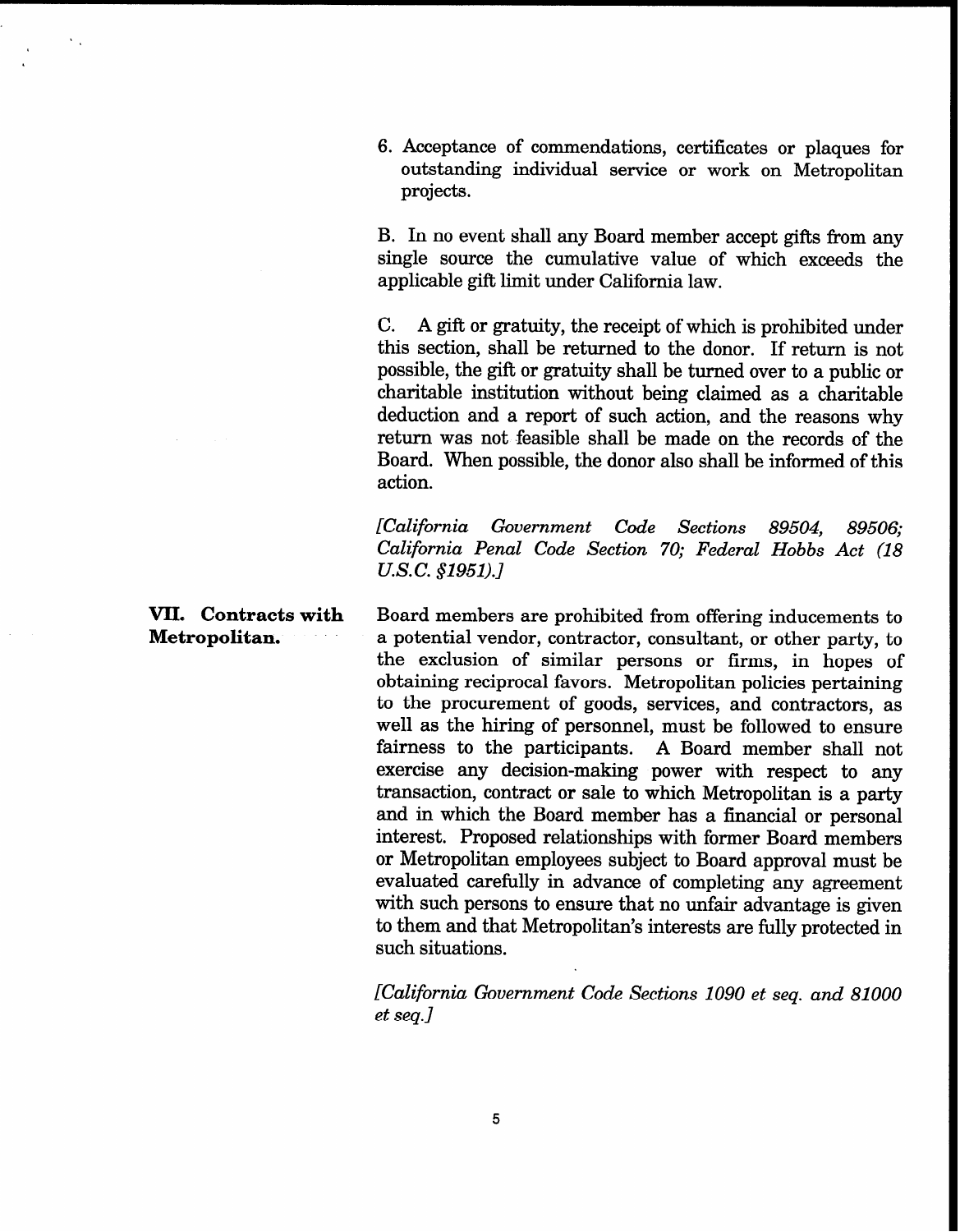VIII. Use of Confidential Information. Confidential information must not be released to unauthorized persons unless the disclosure is approved by the Board of Directors, the Chair of the Board of Directors, or the Office of the General Counsel. Board members are prohibited from using any confidential information for personal advantage or profit. /Ralph M. Brown Act (California Government Code Sections 54950 et seq.); California Government Code Section 1098; MWD Administrative Code Section 2105.1 IX. Soliciting Political Contributions. Board members are prohibited from soliciting political funds or contributions at Metropolitan facilities. X. Improper Activities Board members shall not interfere with the proper and the Reporting of performance of the official duties of others. Board members Such Activities. are strongly encouraged to fulfill their own moral obligations to the public and Metropolitan by disclosing to the extent not expressly prohibited by law, improper activities within their knowledge. No Board member shall directly or indirectly use or attempt to use the authority or influence of his or her position for the purpose of intimidating, threatening, coercing, position for the purpose or municiality, uncalculing, coefficiely interfering with that person's duty to disclose improper interfering with that person's duty to disclose activity. XI. Nondiscrimination and Affirmative Action. Board members shall not, in the performance of their Board functions, discriminate against any person on the basis of race, religion, color, creed, age, marital status, national origin, rengion, color, creed, age, marital status, hational origin, discussive and the sexual preference, inequital condition, or disability and they shall cooperate in active and option equal

> $\mathbf{A}$  Discrimination in Employment Act of 1967; Americans Act of 1967; Americans Act of 1967; Americans Act of 1977; Americans Act of 1967; Americans Act of 1967; Americans Act of 1967; Americans Act of 1967; Americans  $t$  Discrimination in Employment Act of 1901; American with Disabilities Act of 1990; Fair Employment and Housing Act; Rehabilitation Act of 1973; Title VII of the Civil Rights Act<br>of 1964; California Labor Code Section 1102.1.]

 $\mathcal{N}_{\mathcal{A}}$ 

opportumey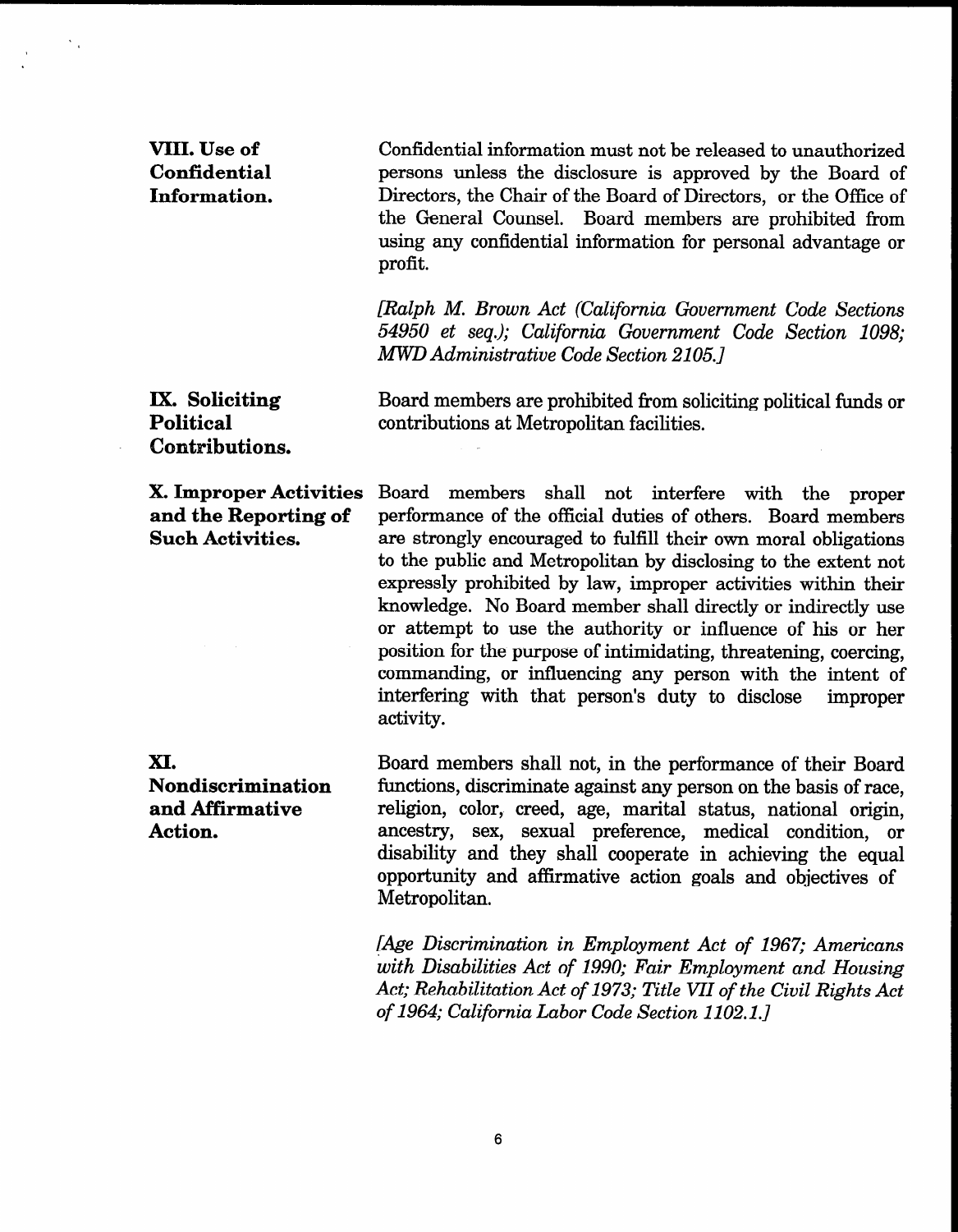XII. Violation of Ethics Policy.

,

.

If a director is reported to have violated Metropolitan's ethic standards, the matter shall be referred to the Executive Committee for investigation and consideration of any appropriate action warranted.

 $\frac{1}{\sqrt{2}}\partial_{\theta} \psi$